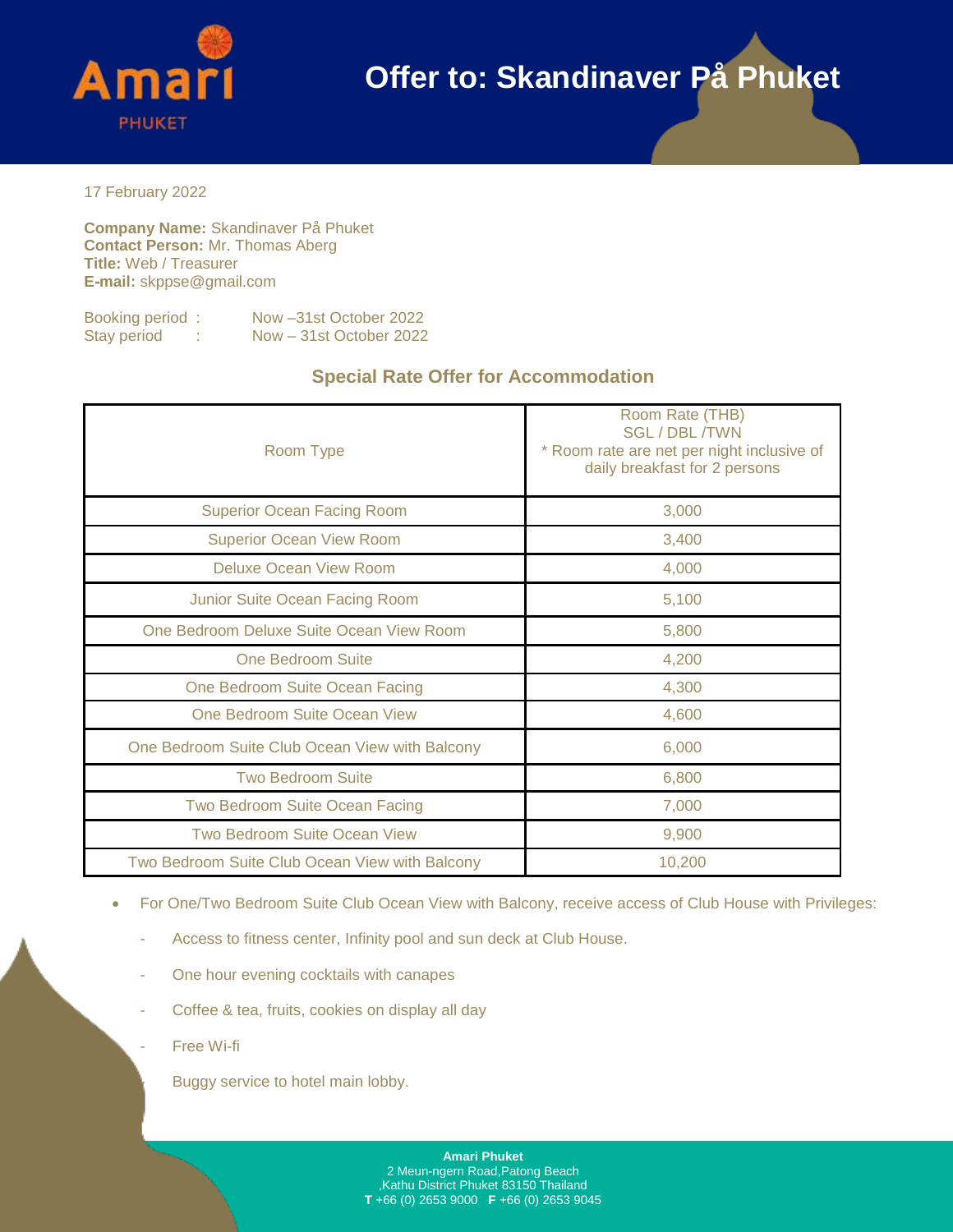

Reffried Seauide Experience

## **The Clubhouse**

Reserved solely for guests of One and Two Bedroom Club Suites, The Clubhouse is your private retreat offering exclusive access to its pampering facilities. This ldyllic location was designed so that you can look after you. Start your day with a workout at the exclusive FIT Centre followed by a divine buffet breakfast at Rim Talay, and top up with snacks and drinks as you lounge by the infinity pool in paradise.



#### Children Policy

- Person who is between 0-8 years old will be consider as child with complimentary daily breakfast.
- Person who is between 9 11 years old will be consider as child and daily breakfast will be additionally at THB 395 NET per child per day with sharing parents' bed. Child extra bed, if needed, will be additional charge of THB 750 NET for daily breakfast and extra bed in room.
- Person who is at 12 years old and older will be consider as adult with additional charge of THB 1,500 NET per night for daily breakfast and extra bed in room.

#### Check-in and Check-out Policy:

Confirmed rooms will usually be available for occupying after 14. 00 hours on the day of arrival. Check- out time is 12. 00 hours. Rooms used from 12. 01 hours to 18. 00 hours on the day of departure will be charged at 50% of the contracted rate. Rooms occupied beyond 18. 00 hours will be charged at the full contracted rate, unless specified in by the hotel.

### **Special Rate Offer for Meeting Package**

#### ❖ **Full day meeting package Price: Baht 1,300 net / person**

Package Inclusion:

•Meeting room using from 09.00-18.00hrs

•One Thai or International buffet lunch (minimum 30 persons) or Thai/Western set lunch (less than30 persons) •Two coffee breaks

#### ❖ **Half day meeting package with Lunch Price: Baht 1,000 net /person**

Package Inclusion:

•Meeting room using from 09.00-13.00 hrs or 14.00-18.00hrs.

•One Thai or International buffet lunch (minimum 30 persons) or Thai set lunch (less than 30 persons) •One coffee break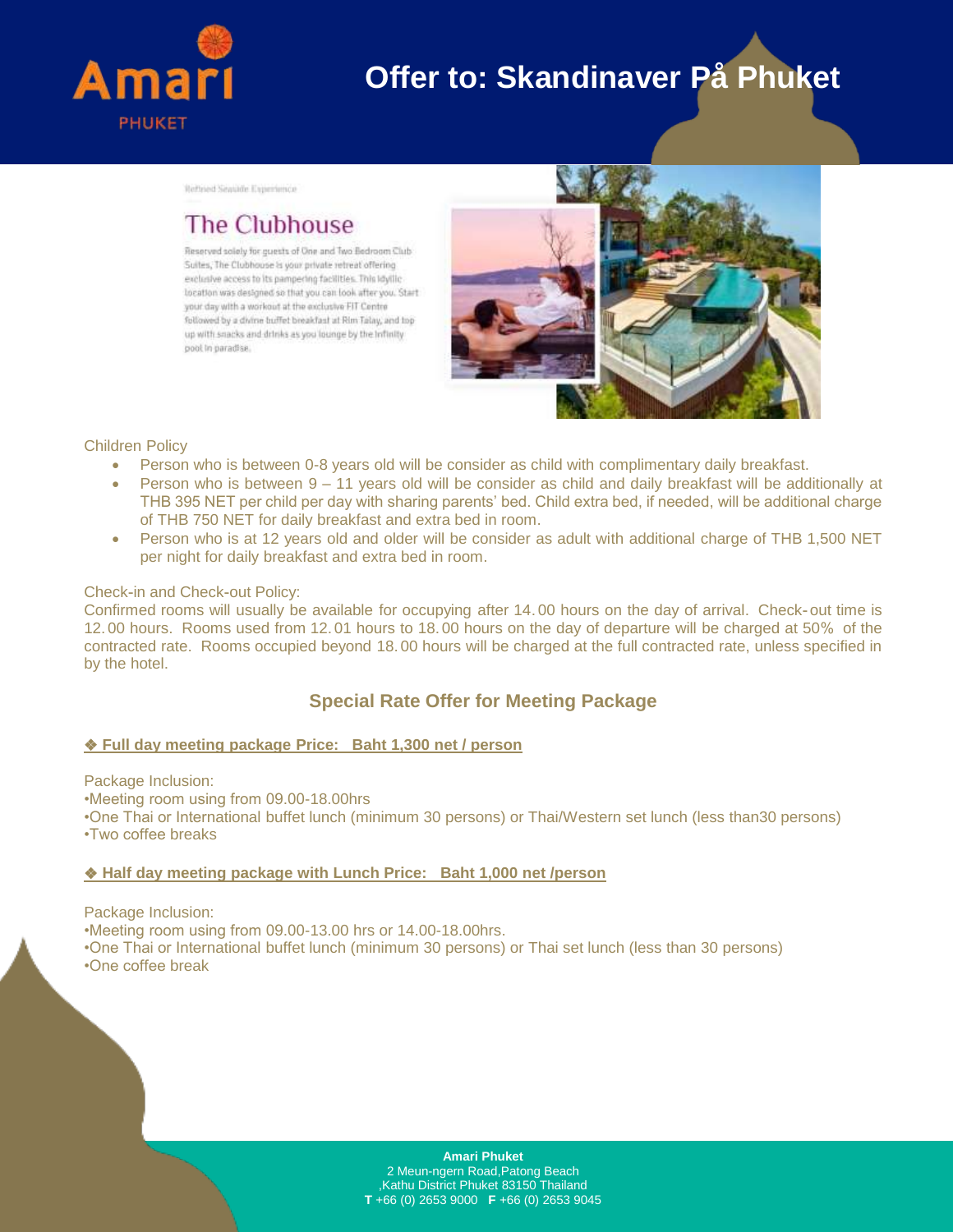

#### ❖Half day meeting package without Lunch Price: Baht 700 net / person

Package Inclusion:

•Meeting room using from 09.00-13.00 hrs or 14.00-18.00hrs

•One coffee break

#### **Meeting Facilities:**

- •One projector, screen, and laser pointer
- •One Flipchart (10 pieces of paper) + marker pens
- •One Podium with microphone
- •One Standing Microphone
- •Note pads, paper and pens
- •Dedicated meeting butler –a one stop contact for all your needs
- •Free WIFI Internet in the meeting room
- •Drinking Water and Candies

#### **Terms and Conditions:**

- The above offer is valid for Skandinaver På Phuket and its related departments. The membership card / identity of Skandinaver På Phuket is required while making the reservation.
- The above offer is valid for new booking made from 17 February 2022 onward.
- The offer cannot be combined with any other special discount/promotion.
- Advance reservation is required and subject to space availability.
- This offer applies only when operator countersigns, stamps this agreement and return it to hotel.
- The above rates are quoted inclusive of Service Charge, VAT, Provincial TAX and non-commissionable. Any change to existing of charges or any introduction of new government taxes or charges will be passed on to the agent commencing on the date they become applicable and the agent agree to honor such changes.

Meeting and function room capacity

| <b>Boom</b>                | 長<br>Hingth<br>益 | in.<br>din<br>Ë<br>Ξ | 届<br>m<br>ght:<br>-<br>曲<br>Ë | Dittienmitten<br>借<br>通 | ylight<br>٠     | Capacity (Max No.)                      |                                            |                     |               |              |                |
|----------------------------|------------------|----------------------|-------------------------------|-------------------------|-----------------|-----------------------------------------|--------------------------------------------|---------------------|---------------|--------------|----------------|
|                            |                  |                      |                               |                         |                 | Soard<br><b>Eddin</b><br>ř.<br>$\equiv$ | <b>Classroom</b><br>sum<br>sizin.<br>Weste | <b>U</b> shape<br>辈 | Theatre<br>H  | Diming<br>辦  | Cocktail<br>N. |
| Coral Room                 | 14.00            | 5.35                 | 4.90                          | 75                      | Yes             | 40                                      | 48                                         | 36                  | 198           | €0           | 90             |
| Coral Roof<br>Terrace      | 14.00            | 5.35                 | $\frac{1}{2}$                 | 75                      | Yes             |                                         |                                            | -                   | ٠             | $\epsilon$ o | 90             |
| Coral Sun Deck             |                  |                      | $\sim$                        | ÷.                      | Yes             | $\overline{\phantom{a}}$                | $\overline{a}$                             | $\sim$              | $\sim$        | $\sim$       | $\sim$         |
| Idea Room                  | 14,00            | 5.70                 | 4.60                          | 80                      | Yes             | 40 :                                    | 48                                         | 36                  | 101           | 60           | 90             |
| Club House<br>Roof Terrace | ÷                | $\overline{a}$       | $\frac{1}{2}$                 | $\sim$                  | Yes.            | $\frac{1}{2}$                           | $\blacksquare$                             | $\equiv$            | $\equiv$      | $\sim$       | $\equiv$       |
| Boardroom 1                | 7.65.            | 5.40                 | 2,60                          | 41.                     | No              | 22                                      | 24                                         | 1B                  | 54            | 30           | 50             |
| Boardroom I                | 5.52             | 5.67                 | 21.60                         | 34                      | 18 <sub>0</sub> | 12                                      | $\sim$                                     | $\equiv$            | ÷             | $\sim$       | $\overline{ }$ |
| Boardroom 3                | 6.20             | 7.50                 | 2.70                          | 61.5                    | M6              | 16                                      | 36                                         | h                   | $\frac{1}{2}$ | 40           | 76             |
| Voyager Lounge             | 15,80            | 7.60                 | 2.25                          | 120                     | Yes             | 48                                      | 0I                                         | 45                  | 144           | 110          | 150            |
| Voyager Lounge<br>Terrace  |                  |                      | $\sim$                        | 100                     | Yes             |                                         |                                            | s                   | ٠             | 60           | 90             |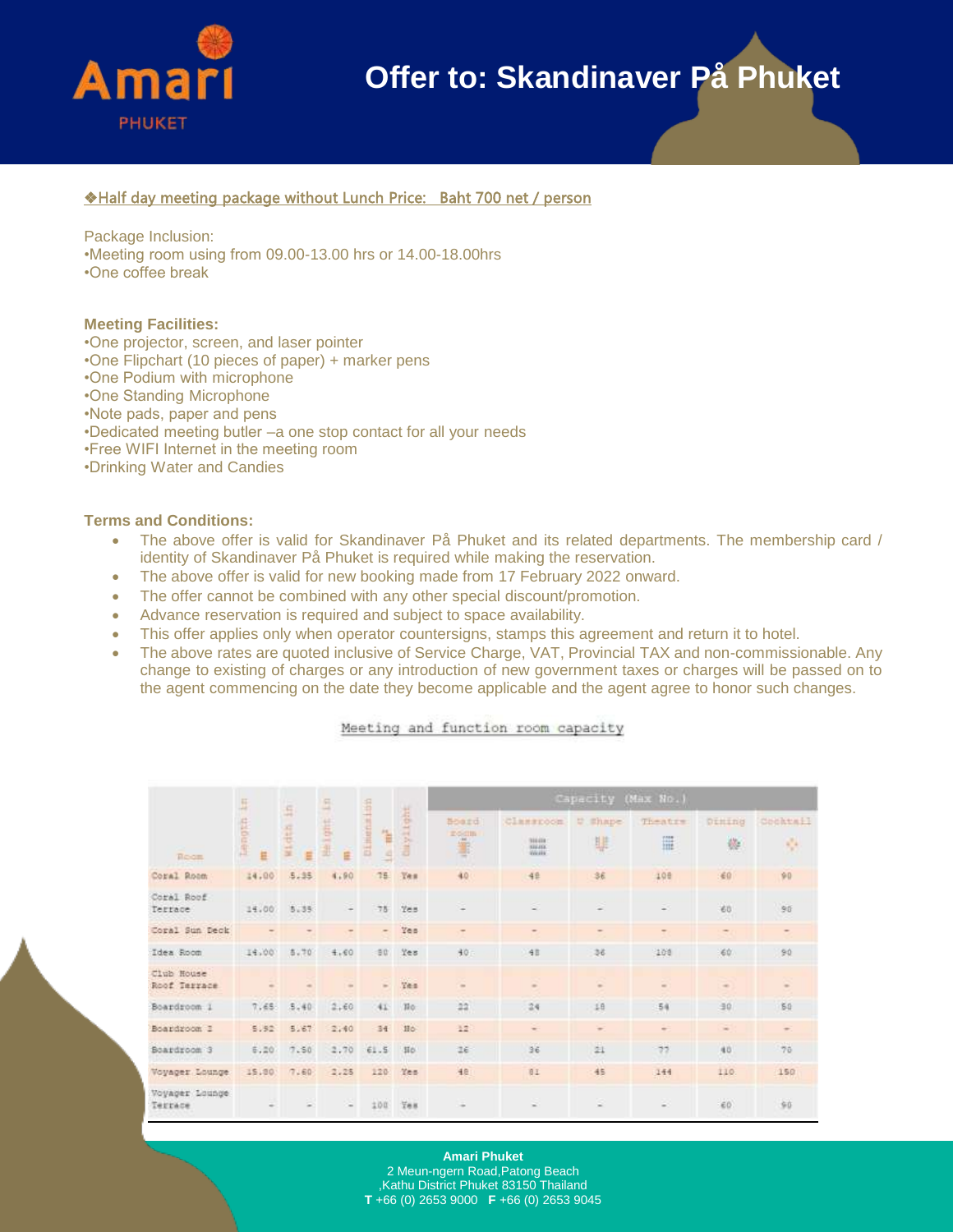



### **Food and Beverage Campaign**

**Offers:** 20% off on F&B from a la carte order, set menus and buffet

#### **Program Mechanic:**

• Discount upon showing membership card of Skandinaver På Phuket

#### **Terms and Conditions:**

When dining in Amari Phuket, please present your membership card or identity of Skandinaver På Phuket in order to receive a 20% discount on food and beverages for up to 10 people for any a la carte order, set menus, or buffet in all restaurants and bars of the hotel.

- The benefit cannot be used in conjunction with any other promotion or discount.
- Benefit will be granted upon presentation of the membership card.
- This promotion does not apply on group events/special days such as Christmas Eve, Christmas Day, New Year's Eve, Valentine's Day and Chinese New Year, or as determined by Management.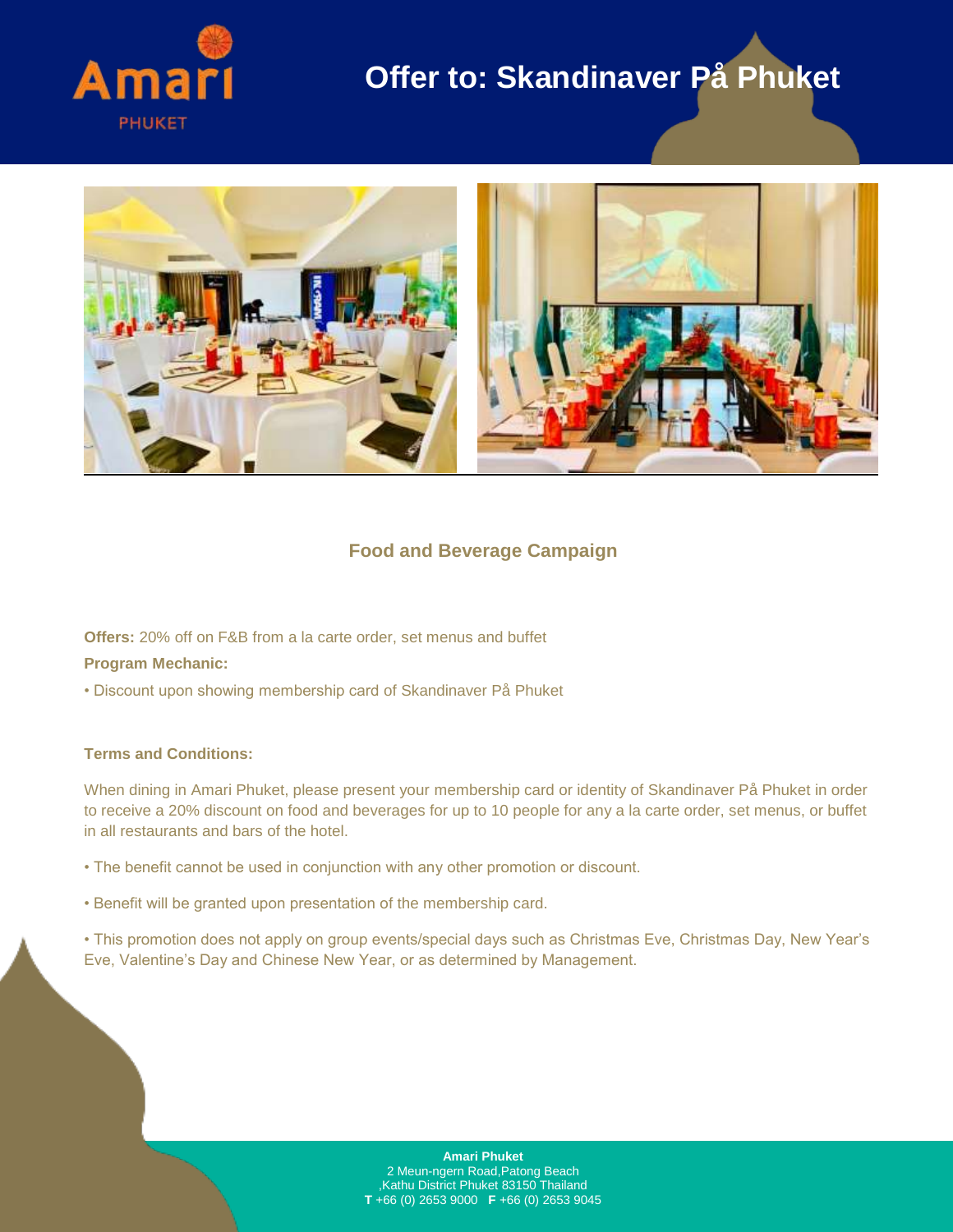

### **Rim Talay Restaurant**





### **La Gritta Restaurant**

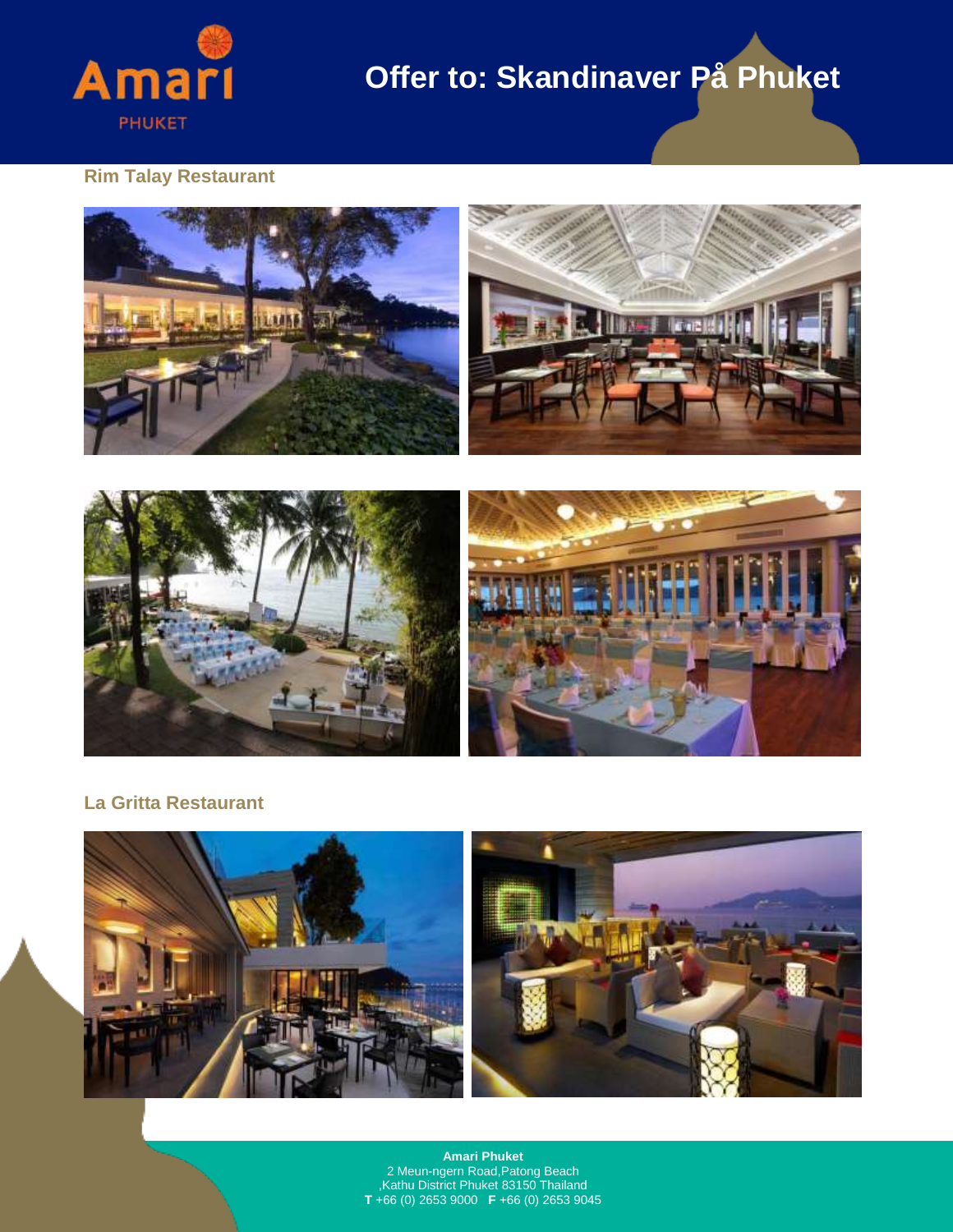



**The Jetty (Private event only)**